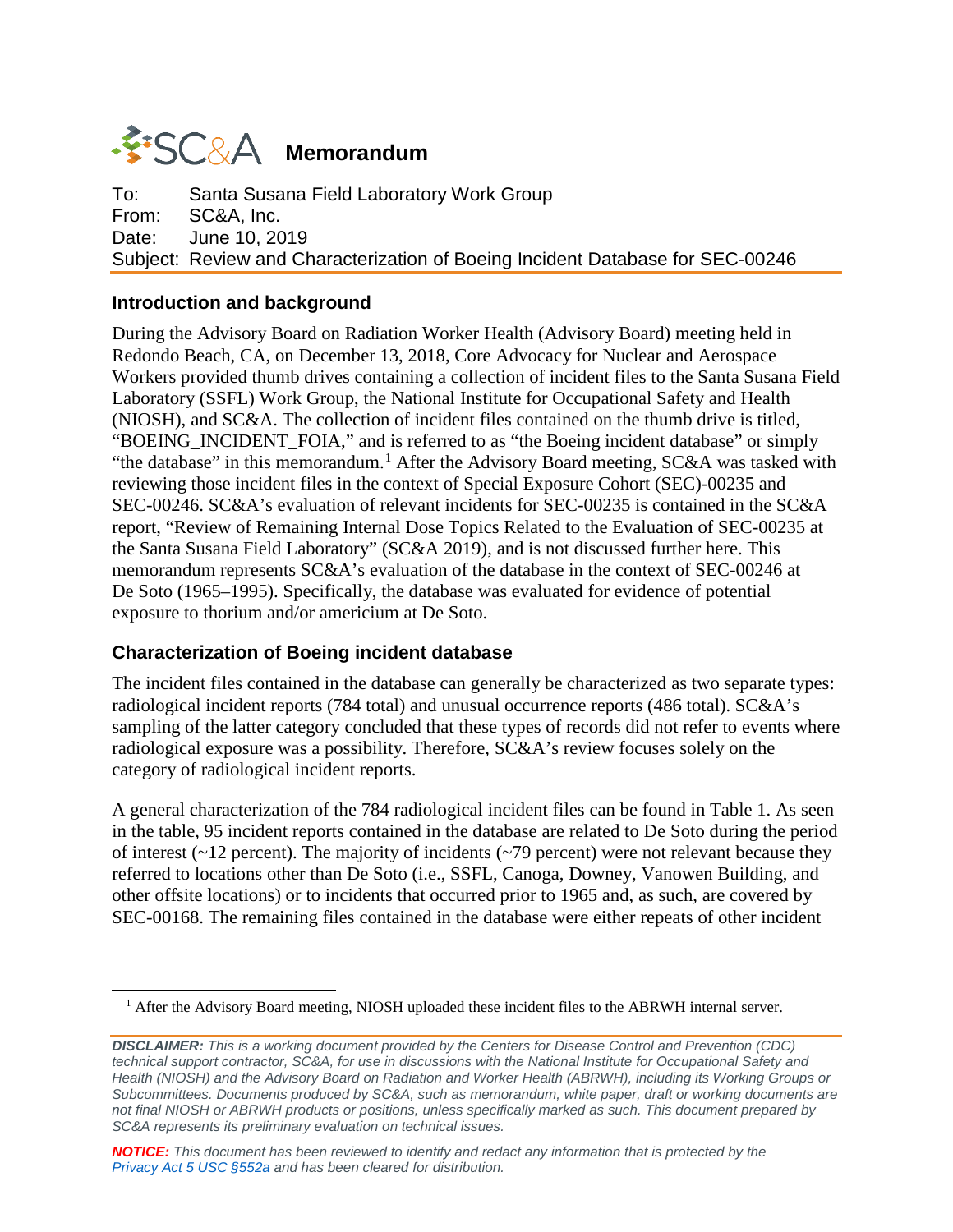reports (4.5 percent), were blank incident files indicating that the incident number was not used (0.5 percent), or were missing the incident report (4.0 percent).

| Incident report type                         | Total reports (%) |
|----------------------------------------------|-------------------|
| Incidents occurring at De Soto post-1964     | 95 (12.1%)        |
| Incidents not occurring at De Soto post-1964 | 334 (42.6%)       |
| Incidents prior to 1965                      | 286 (36.5%)       |
| Repeats of other incident reports            | 35 (4.5%)         |
| Incident report is missing*                  | $30(3.8\%)$       |
| Incident report file not used/blank          | $4(0.5\%)$        |
| Total                                        | 784 (100.0%)      |

*Table 1. General characterization of radiological incident documentation in database*

\* Three of the 30 missing reports related to De Soto during the period of interest.

Although some of the incident reports were missing, an index of the incident database (Rockwell International 1994) contains a list of each incident report number and supplies the date, general location, and a shortened sentence describing the incident. Based on this index, SC&A determined that 3 of the 30 missing reports related to De Soto during the period of interest. Though information on these three incidents is limited, they are included in the analysis specific to De Soto discussed below.

Figure 1 shows the distribution of De Soto radiological incident reports by year from 1965 to 1995. The number of radiological incidents at De Soto decreased markedly in the early 1980s, which generally corresponds to the decommissioning of Building 1, which housed the majority of the De Soto nuclear fuel fabrication operations. The reason for an apparent decrease in incident reporting from 1972 to 1975 is not known at this time.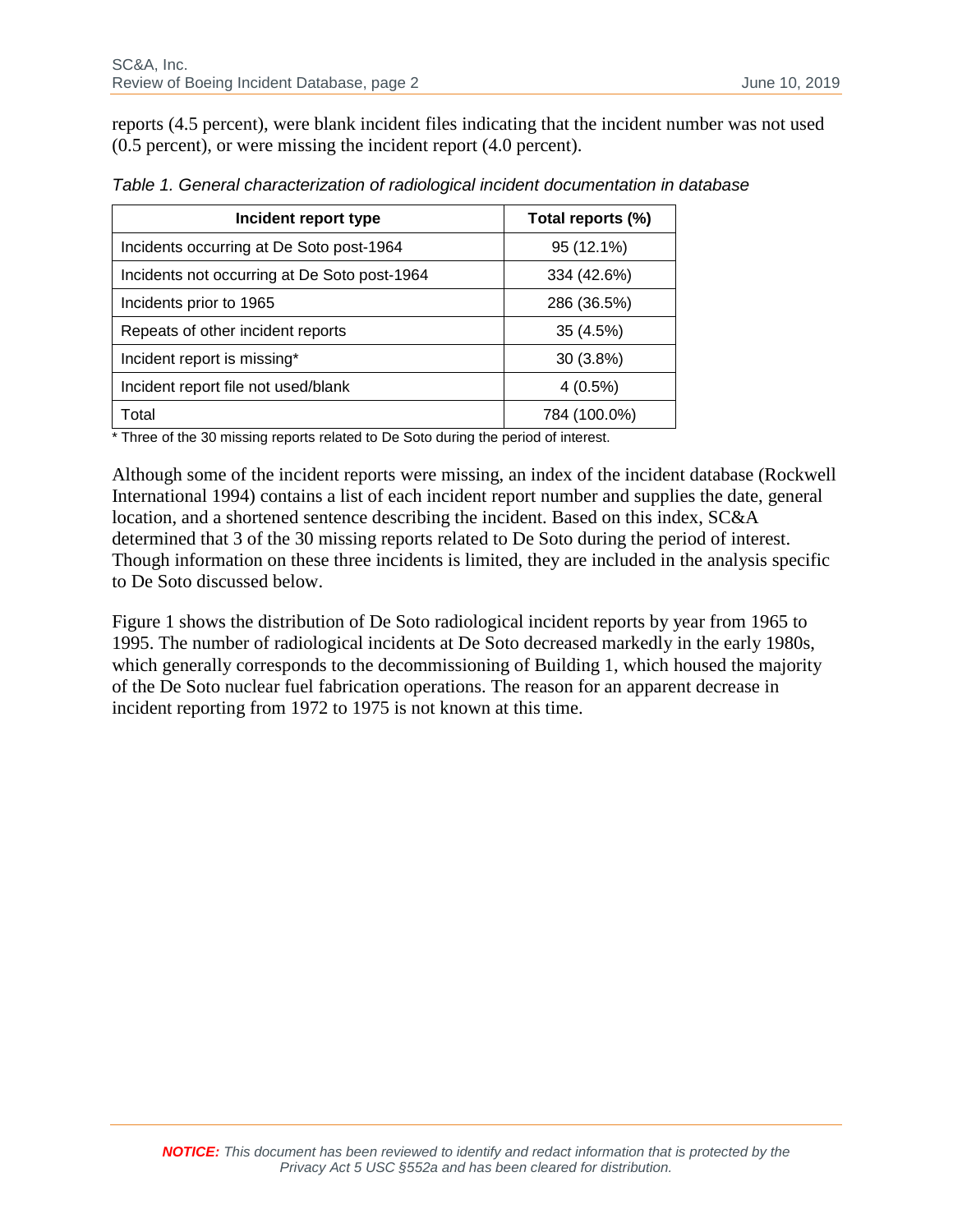

*Figure 1. Number of radiological incident reports for the De Soto Facility by year*

SC&A categorized each of the 98 identified incidents at De Soto into six general categories; a description of each category follows:

- Category 1. Uranium Contamination Incident: incident resulted in the detectable release of contamination outside of the intended enclosure, such as a glovebox, and represents a potential internal exposure source.
- Category 2. Uranium—No Spread of Contamination: incident involved uranium but did not result in any detectable spread of contamination outside of the intended enclosure. The most common examples observed were uranium fires contained within a glovebox or other sealed location.
- Category 3. Other Identified Contamination Incident: incident involved the spread of detectable contamination outside of the intended enclosure, and the primary radionuclide(s) were identified in the follow-up investigation.
- Category 4. Other Incident—No Contamination: incident did not involve an internal exposure hazard. Such incidents included radiography (x-ray) overexposures, lost film badges, faulty alarms, misplaced sources, general worker complaints, and material custody issues.
- Category 5. Other Unidentified Contamination Incident: incidents in which gross beta, gamma, and/or alpha contamination was detected; however, the specific radionuclides involved were not identified in followup investigations.
- Category 6. Decladding of Fuel Elements: incident report specifically mentioned the decladding of a fuel element at a De Soto facility.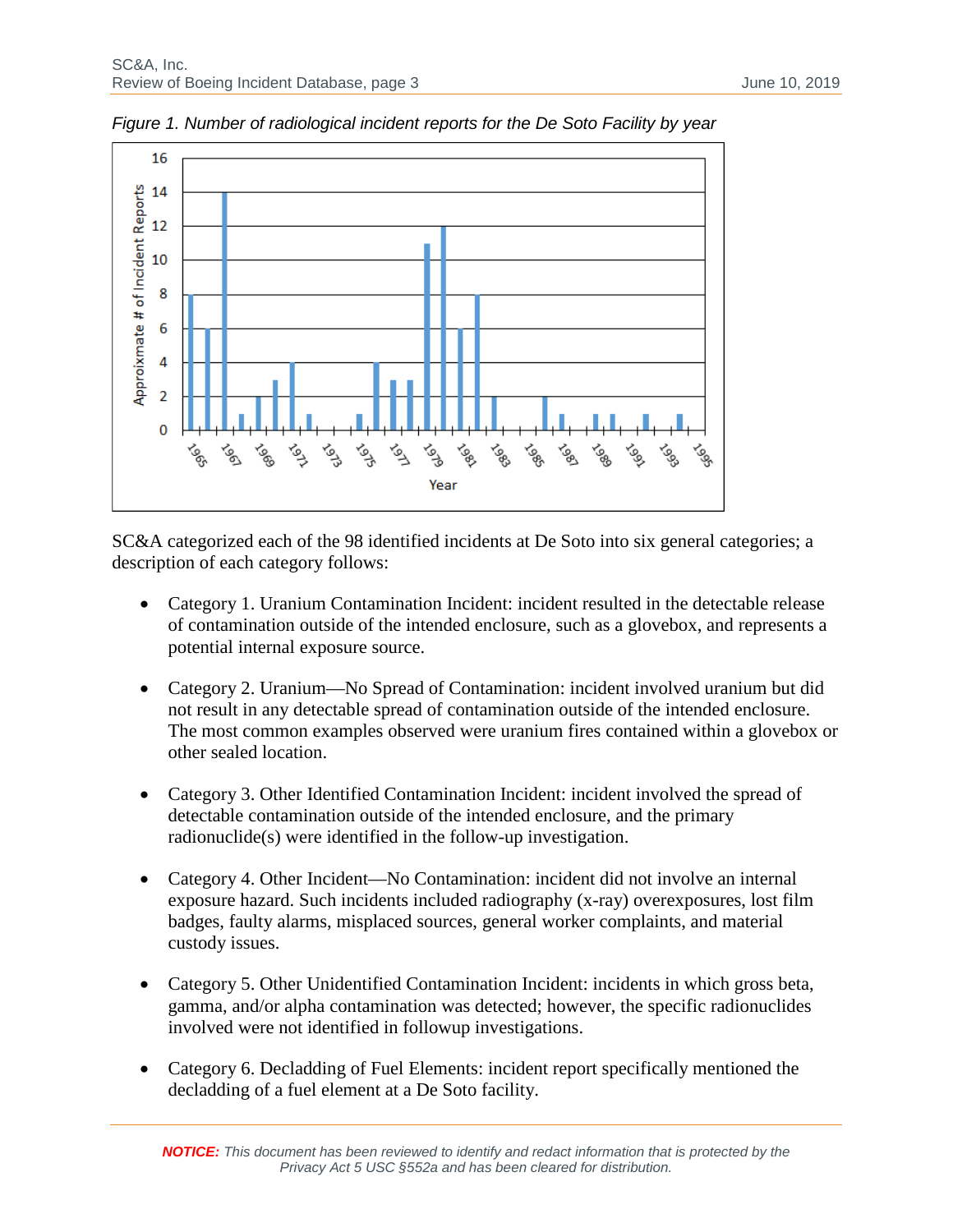Table 2 shows the number of incident reports in each of SC&A's six categories. Also included in Table [2](#page-3-0) is the frequency in which each incident resulted in internal monitoring<sup>2</sup> for the individuals involved. As seen in the table, the majority of radiological incident reports were associated with uranium events (Categories 1 and 2). Category 3 incidents involved the following identified radionuclides: iodine-131, strontium-90, cesium-137, cobalt-60, calcium-45, and manganese-54. However, none of the incidents involved americium or thorium. Nearly one-third of the incident reports involved events in which there was either no potential for the spread of contamination or none was detected in followup surveys (Category 4). These first four categories represent 90 percent of the relevant incident documentation for the De Soto SEC-00246 period but do not indicate internal exposure potential to americium or thorium that would render dose reconstruction infeasible.

| <b>SC&amp;A</b> incident<br>report category        | <b>Number</b><br>οf<br>reports | <b>Internal</b><br>monitoring<br>requested (%<br>of report<br>category) | No internal<br>monitoring<br>requested (%<br>of report<br>category) | <b>Unknown</b><br>(% of<br>report<br>category) | <b>Internal</b><br>monitoring not<br>applicable (%<br>of report<br>category) |
|----------------------------------------------------|--------------------------------|-------------------------------------------------------------------------|---------------------------------------------------------------------|------------------------------------------------|------------------------------------------------------------------------------|
| 1. Uranium<br>Contamination<br>Incident            | 43                             | 26 (60.5%)                                                              | 10 (23.3%)                                                          | 7(16.3%)                                       | $0(0.0\%)$                                                                   |
| 2. Uranium—No<br>Spread of<br>Contamination        | 9                              | 2(22.2%)                                                                | 3(33.3%)                                                            | 2(22.2%)                                       | 2(22.2%)                                                                     |
| 3. Other Identified<br>Contamination<br>Incident   | 6                              | 2(33.3%)                                                                | $3(50.0\%)$                                                         | 1(16.7%)                                       | $0(0.0\%)$                                                                   |
| 4. Other Incident-No<br>Contamination              | 30                             | $0(0.0\%)$                                                              | $0(0.0\%)$                                                          | $0(0.0\%)$                                     | 30 (100.0%)                                                                  |
| 5. Other Unidentified<br>Contamination<br>Incident | 8                              | 1(12.5%)                                                                | 3(37.5%)                                                            | 4 (50.0%)                                      | $0(0.0\%)$                                                                   |
| 6. Decladding of Fuel<br>Elements                  | 2                              | $1(50.0\%)$                                                             | $1(50.0\%)$                                                         | $0(0.0\%)$                                     | $0(0.0\%)$                                                                   |

*Table 2. SC&A categorization of De Soto incidents during SEC-00246 period (1965–1995)*

Category 5 incidents represent contamination events in which the primary contaminant is not identified in the available documentation; therefore, it is not clear if the incident could have involved americium or thorium. These eight incidents are summarized in Table 3. Without further information pertaining to these incidents, it is not possible to know the specific source of exposure. As noted in Tables 2 and 3, followup internal monitoring is often not discussed as part of the incident.

<span id="page-3-0"></span><sup>&</sup>lt;sup>2</sup> In this analysis, internal monitoring includes urinalysis, fecal sampling, or whole body count/lung scan results and does not include personal surveys, smears, or nasal swipes.  $\overline{a}$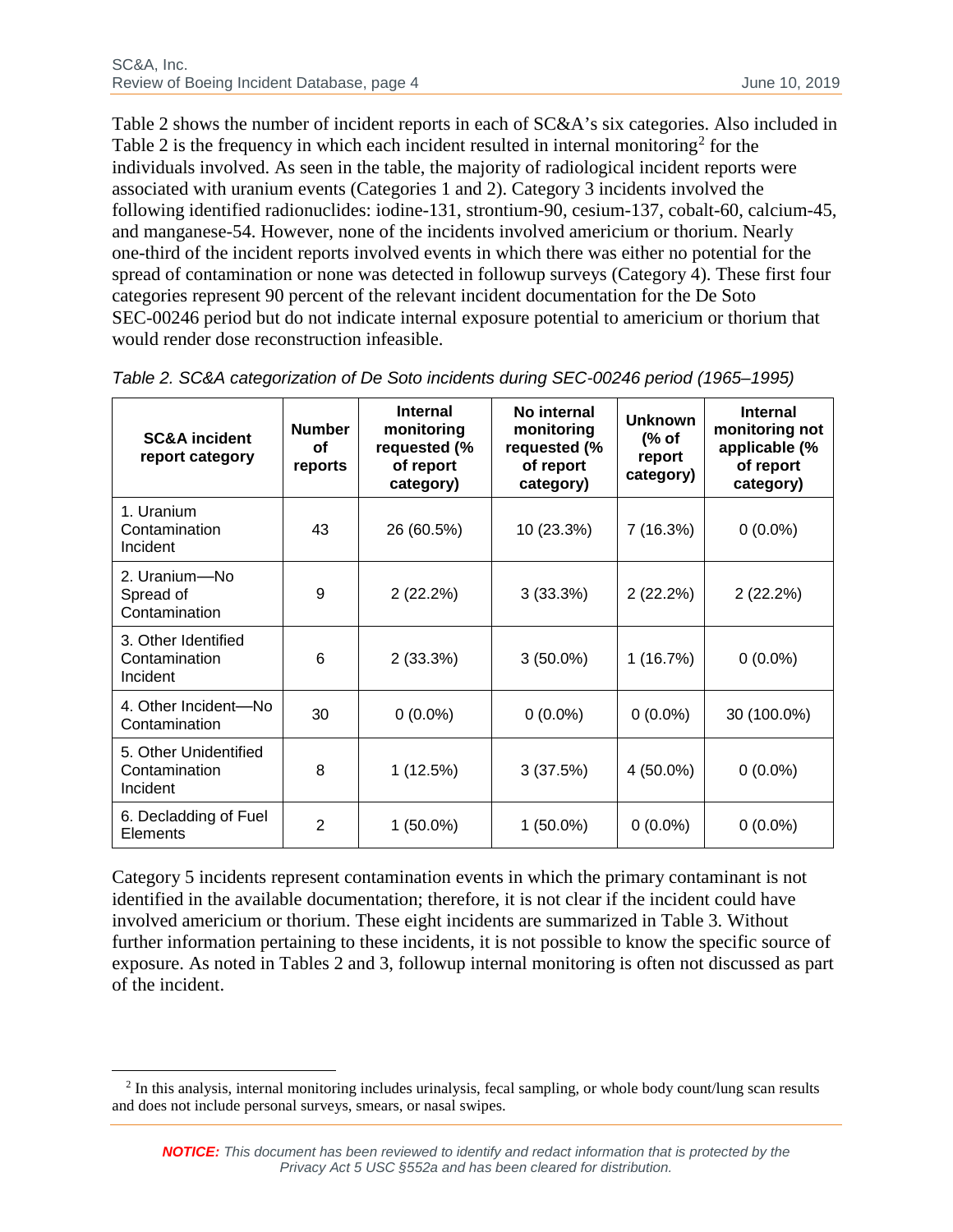| <b>Incident</b><br>report<br>identifier* | Year of<br>incident | <b>Brief description of incident</b>                                                                                                                                                                                                                                                                                                                                                                                                                                                                                                                                                                                                                                                                                       |
|------------------------------------------|---------------------|----------------------------------------------------------------------------------------------------------------------------------------------------------------------------------------------------------------------------------------------------------------------------------------------------------------------------------------------------------------------------------------------------------------------------------------------------------------------------------------------------------------------------------------------------------------------------------------------------------------------------------------------------------------------------------------------------------------------------|
| $a - 0163$                               | 1986                | The incident occurred in room 411-64 of building 4 at De Soto when low-<br>level radioactive contamination, mixed with mercury, leaked onto the<br>floor during a cutting operation of a drain line. A radiation survey of the<br>area found fixed contamination below the drain line but no loose<br>contamination. The tools used in the cutting operation were<br>decontaminated and cleaned. A checklist associated with the incident<br>response indicated bioassay was not required.                                                                                                                                                                                                                                 |
| a-0419                                   | 1966                | The full incident report for this event is currently missing. However, the<br>Energy Technology Engineering Center Master Index (Rockwell<br>International 1994) indicates an employee had a<br>lodged in<br>their hand while working in a<br>in building . As the full incident<br>report is currently not available, there is no other information pertaining<br>to the material that was being handled nor any indication of followup<br>internal monitoring.                                                                                                                                                                                                                                                           |
| a-0611                                   | 1967                | A fire occurred while cutting into a<br>in<br>for<br>building . The original<br>workers, as well as the<br>workers involved in the fire suppression, were contaminated<br>. All energy employees (EEs) involved were<br>on their<br>scheduled to submit bioassay results. The results of the bioassay<br>sampling is not provided in the incident report.                                                                                                                                                                                                                                                                                                                                                                  |
| a-0614                                   | 1967                | While exiting building , an EE noticed "a<br>of<br>" that had<br>been left under a<br>. Health Physics smeared the area<br>at<br>and determined that the material and the area under the<br>were<br>contaminated. No other information pertaining to the levels or type of<br>contamination is provided, nor is any followup internal monitoring<br>indicated. The immediate area was covered with plastic until the<br>contaminated material could be disposed of and the<br>replaced.<br>The incident report concludes by asking if the employees of<br>are fully instructed in handling radioactive materials.                                                                                                          |
| a-0623                                   | 1967                | Maintenance workers were removing vacuum exhaust lines in<br>room 111-10 of building 1 when sparks were observed. Approximately<br>4.5 quarts of black powder were scraped from the ductwork exhaust<br>lines and placed in a criticality safe configuration before being sent to the<br>vault for further analysis. This incident is summarized in a periodic health<br>physics report rather than an individual report specific to the incident.<br>The summary does not contain any further information about the nature<br>of the material or followup internal monitoring. It is possible that the<br>black powder in question was uranium dioxide rather than thorium oxide,<br>which is generally lighter in color. |

| Table 3. De Soto incident reports describing unidentified contamination (Category 5) |
|--------------------------------------------------------------------------------------|
|--------------------------------------------------------------------------------------|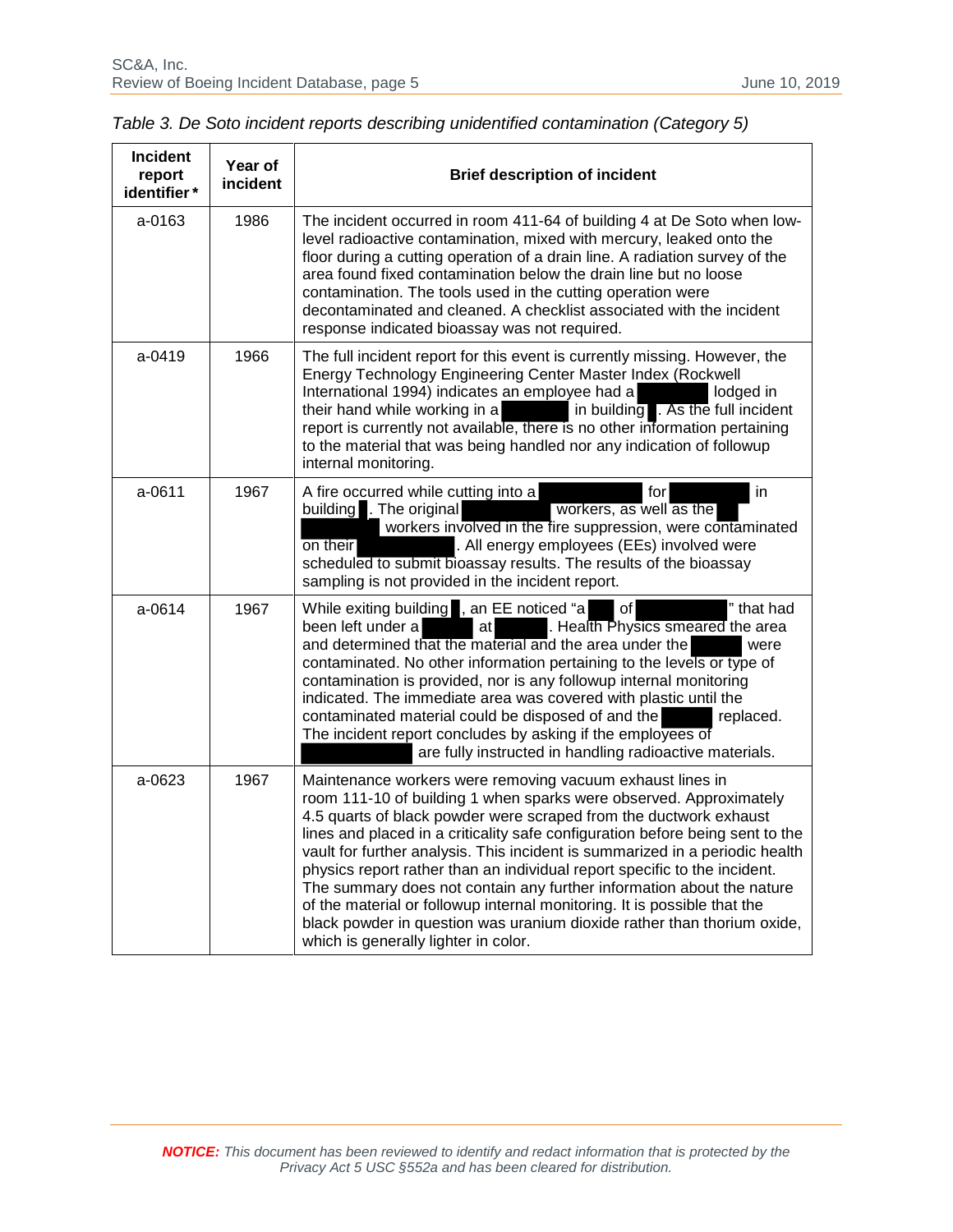| <b>Incident</b><br>report<br>identifier* | Year of<br>incident | <b>Brief description of incident</b>                                                                                                                                                                                                                                                                                                                                                                                                                                                                                                                                                                                                                                                                    |
|------------------------------------------|---------------------|---------------------------------------------------------------------------------------------------------------------------------------------------------------------------------------------------------------------------------------------------------------------------------------------------------------------------------------------------------------------------------------------------------------------------------------------------------------------------------------------------------------------------------------------------------------------------------------------------------------------------------------------------------------------------------------------------------|
| a-0626                                   | 1967                | Elevated air-sampling results were identified in the Powder Room of<br>building 1 at De Soto $(5x10-9 \mu Ci/cc)$ ; followup high-volume air samples<br>showed airborne contamination levels of 5x10 <sup>-11</sup> µCi/cc. The document<br>states that the contamination was found throughout the room, but the<br>type of radioactivity is not specifically identified. Personnel were<br>evacuated until decontamination was effected. This incident is<br>summarized in a periodic health physics report rather than an individual<br>report specific to the incident. The summary does not contain any further<br>information about the nature of the material or followup internal<br>monitoring. |
| $a - 0628$                               | 1967                | A fire occurred during the modification of radioactive ductwork above the<br>furnace room (room 119-33A in building 1). Subsequent smears of the<br>area found contamination below the duct; however, nasal smears of the<br>workers involved were negative. There was no indication of followup<br>internal monitoring in the incident report.                                                                                                                                                                                                                                                                                                                                                         |
| $a - 0646$                               | 1980                | While maintenance was being performed on a set of fume hoods, a<br>worker became contaminated when they<br>into a<br>. The worker was decontaminated without any<br>indication of followup internal monitoring. The incident report did not<br>specify the type of contamination.                                                                                                                                                                                                                                                                                                                                                                                                                       |

\* Identifiers are associated with incident report numbers in the Boeing incident database.

Based on the information provided for the Category 5 incidents described in Table 3, SC&A did not identify evidence that the incidents with unknown contamination were likely to involve americium or thorium.

The final incident category (Category 6) is the most important because it relates to SEC-00246, as the decladding of fuel elements (if irradiated) could represent a feasible source of internal exposure potential to transuranic material such as americium. Two incidents were identified among the 98 relevant De Soto incident reports that indicated possible decladding activities. These two incidents are described as follows:

- Report Identifier a-0492 (Atomics International 1965):
	- Incident occurred in 1965 at location
	- From Rockwell International 1994, p. 19: "Employee was cutting and grinding on irradiated component in clean lab." The location is given as "
	- From Atomics International 1965, p. 1:"Unknown quantities of grindings from irradiated element were generated by [name redacted], Dept. , allegedly without [EE's] knowledge of the potential spread of contamination."
	- EE immediately submitted a bioassay sample (type is unspecified), with results listed as no detectable activity.
- Report Identifier a-0654 (Rockwell International 1975):
	- Incident occurred in November 1975 in Building 1 at De Soto.